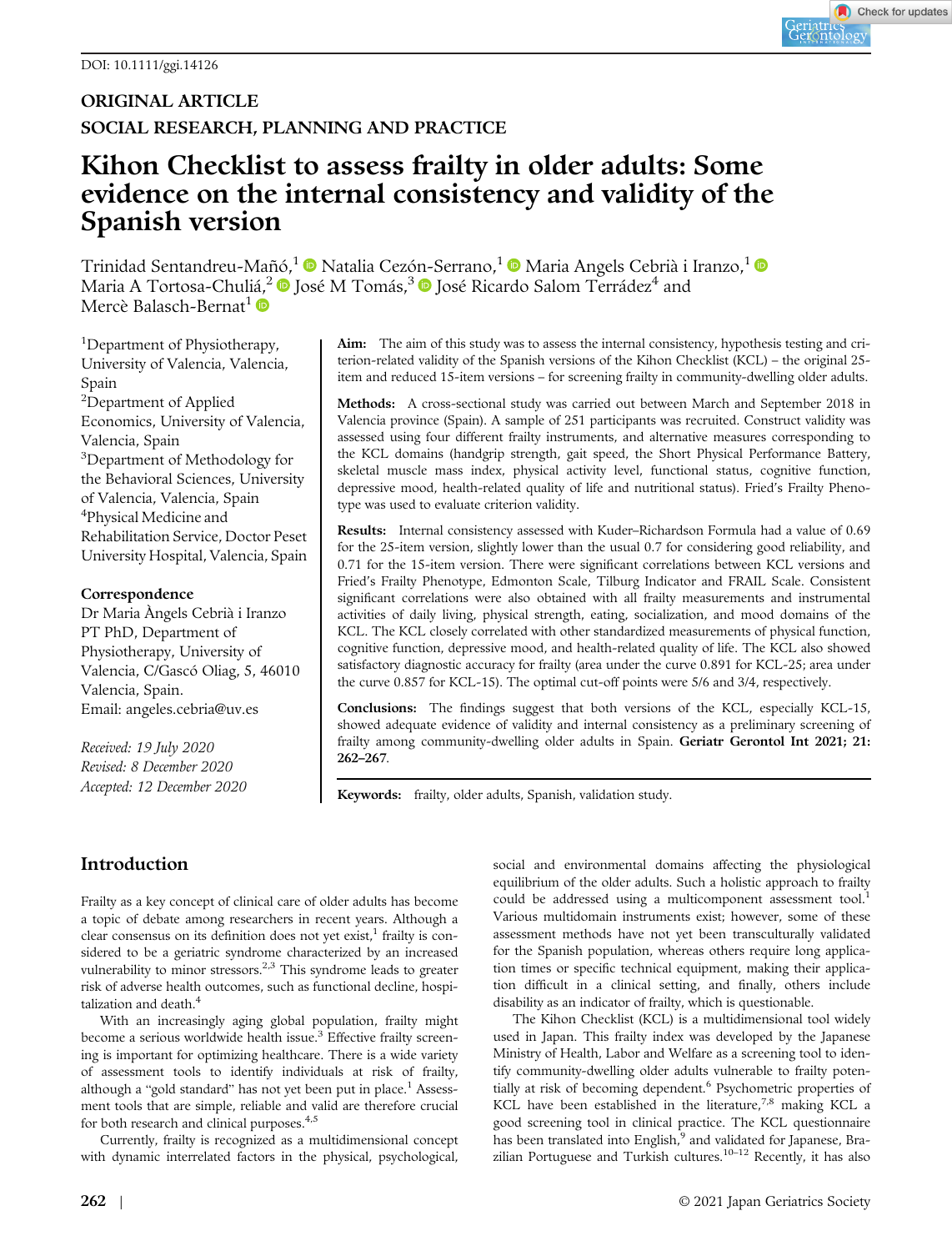been translated into Spanish,<sup>13</sup> and its dimensional structure has been tested, showing that the best fitting model was a one-factor solution that retained 15 items.<sup>14</sup> The items removed to obtain the reduced version were the following: visiting friends (4), advice from friends or family members (5), climbing stairs without using handrail or wall for support (6), standing up for a chair without aids (7), weight loss (11), body mass index (12), difficulties eating tough foods (13), dry mouth (15), family or friends pointing out memory loss (18) and call by looking up phone numbers (19). This 15-item version had good estimates of reliability, with a value of 0.91 for the Composite Reliability Index.

However, more evidence on the validity and internal consistency for use with the Spanish population is required. The KCL would make a useful instrument to enable Spanish-speaking professionals to detect frailty and respond accordingly. Hence, the purpose of the present study was to study the internal consistency, hypothesis testing and criterion-related validity of the Spanish version of the KCL (original 25-item and 15-item edition) in community-dwelling older adults.

### Methods

### Population and study design

A cross-sectional study was carried out between March and September 2018. A convenience sample was recruited from three community settings and three rehabilitation units from five different towns in the province of Valencia, Spain. Inclusion criteria were aged ≥65 years and community-dwelling. Exclusion criteria included: Barthel Index<sup>15</sup> <85 points considered as a person with a disability, Mini-Mental State Examination<sup>16</sup> <18 points, acute disease or unstable chronic disease. Participation was voluntary, and informed consent was given by participants. The study was approved by the Ethics Committee for Human Research at the University of Valencia, Spain (H1507116319683), and was registered in the [ClinicalTrials.gov](http://clinicaltrials.gov) (ID: NCT04152070). It followed the Declaration of Helsinki guidelines.

### Measurements

#### KCL

The KCL is a self-report survey for screening frail older adults.<sup>6</sup> The original instrument consists of 25 yes/no questions divided into seven domains: instrumental activities of daily living (questions 1–5); physical strength (questions 6–10); nutrition (questions 11, 12); eating (questions 13–15); socialization (questions 16, 17); memory (questions 18–20); and mood (questions 21–25). Higher scores indicate higher risk of requiring support or care. The Spanish version used was translated by Maseda et al.<sup>13</sup> The unidimensionality of the scale was previously checked. Different models were tested by means of confirmatory factor analysis, following the original factor structure and a final reduced unidimensional scale with 15 items was proposed.<sup>14</sup>

#### Other frailty assessment tools

Besides the KCL, four other frailty instruments were used. The Fried's Frailty Phenotype<sup>2</sup> which consists of five criteria (unintentional weight loss, self-reported exhaustion, low physical activity, reduced grip strength and reduced gait speed) using the modified Baecke Questionnaire<sup>17</sup> to assess low physical activity as an alternative to the Minnesota Leisure Time Activity Questionnaire proposed in the original Fried's criteria<sup>10</sup>; the Edmonton Frailty Scale,<sup>18</sup> which evaluates nine domains of frailty: cognition, general health status, functional independence, social support, medication usage, nutrition, mood, continence and functional performance; the FRAIL Scale,<sup>19</sup> a five-item screening tool including fatigue, resistance, ambulation, illness and loss of weight components; and, finally, the Tilburg Frailty Indicator<sup>20</sup> as a self-report of 15 items addressing physical, psychological and social domains.

#### Physical assessment

Each participant's weight was calculated using a Tanita BC 601 model weighing device (TANITA, Amsterdam, the Netherlands). Height was measured with a stadiometer SECA 213 (Seca, Hamburg, Germany). The body mass index was calculated as weight (kg) divided by height squared  $(m^2)$ . Body composition was measured with bioimpedance analysis using a Bodystat 1500MDD analyser (Bodystat, Douglas, UK). Fat-free mass was measured by bioimpedance analysis, and skeletal muscle mass (SMM) was calculated using the following equation: SMM (kg) =  $0.566 \times$  FFM (Fat Free Mass).<sup>21</sup> SMM index (SMMI) adjusted for height was calculated as SMM (kg) / height squared (m<sup>2</sup>). Handgrip strength (kg) was assessed with a Jamar Plus+ digital hand dynamometer (Patterson Medical, Sammons Preston, Bolingbrook, IL, USA). Gait speed (m/s) was recorded using a 4-m walking test. Physical performance was measured by the Short Physical Performance Battery,<sup>22</sup> and daily physical activity was assessed using the modified Baecke Questionnaire.17

#### Other questionnaires

Functional status was measured by the Barthel Index, $15$  cognitive function by the Spanish version of the Mini-Mental State Examination<sup>16</sup> (scores not adjusted for age and educational level), depressive mood by the Center for Epidemiology Studies Depression Scale Short Form,<sup>23</sup> health-related quality of life by the eightitem Short Form Health Survey<sup>24</sup> and nutritional status by the Mini Nutritional Assessment-Short Form.25

### Procedure

For participant recruitment, we contacted the different centers. Participants underwent questionnaire interviews and physical performance tests by three well-trained researchers, and the full assessment was made in one session. The data were collected in the community centers or health units the participants regularly attended. Participants were recruited following the protocol determined by each center, and they were evaluated in order of registration in the list of individuals interested in participating in the study, provided by the head of each center. To avoid interindividual errors in the physical performance test, intraclass correlation coefficients (ICCs) were calculated. All ICCs in this study ranged from 0.802 to 0.985, a very good reliability.

#### Statistical analysis

Statistical analyses were carried out in SPSS 25 (IBM Corporation, Armonk, NY, USA), and included descriptive statistics, internal consistencies correlations and receiver operating characteristic (ROC) curve. Internal consistency was calculated with the Kuder– Richardson Formula 20, an application of alpha coefficient for binary items, with values >0.70 representing good internal consistency.<sup>26</sup> To assess the validity of KCL, several analyses were carried out. First, zero-order correlations were used to study the convergent validity of KCL with other measures of frailty, as well as relationships with other measures related to frailty (nomological net). Interpretation for the magnitude of the correlations is based on Cohen's criteria<sup>27</sup>: small,  $0.10 \le 0.30$ ; medium,  $0.30 \le 0.50$ ; large, ≥0.50. Second, a ROC curve was used. The ROC curve is a plot that shows the trade-off between sensitivity (true positive rate) and specificity (false positive rate) on a series of cut-off points.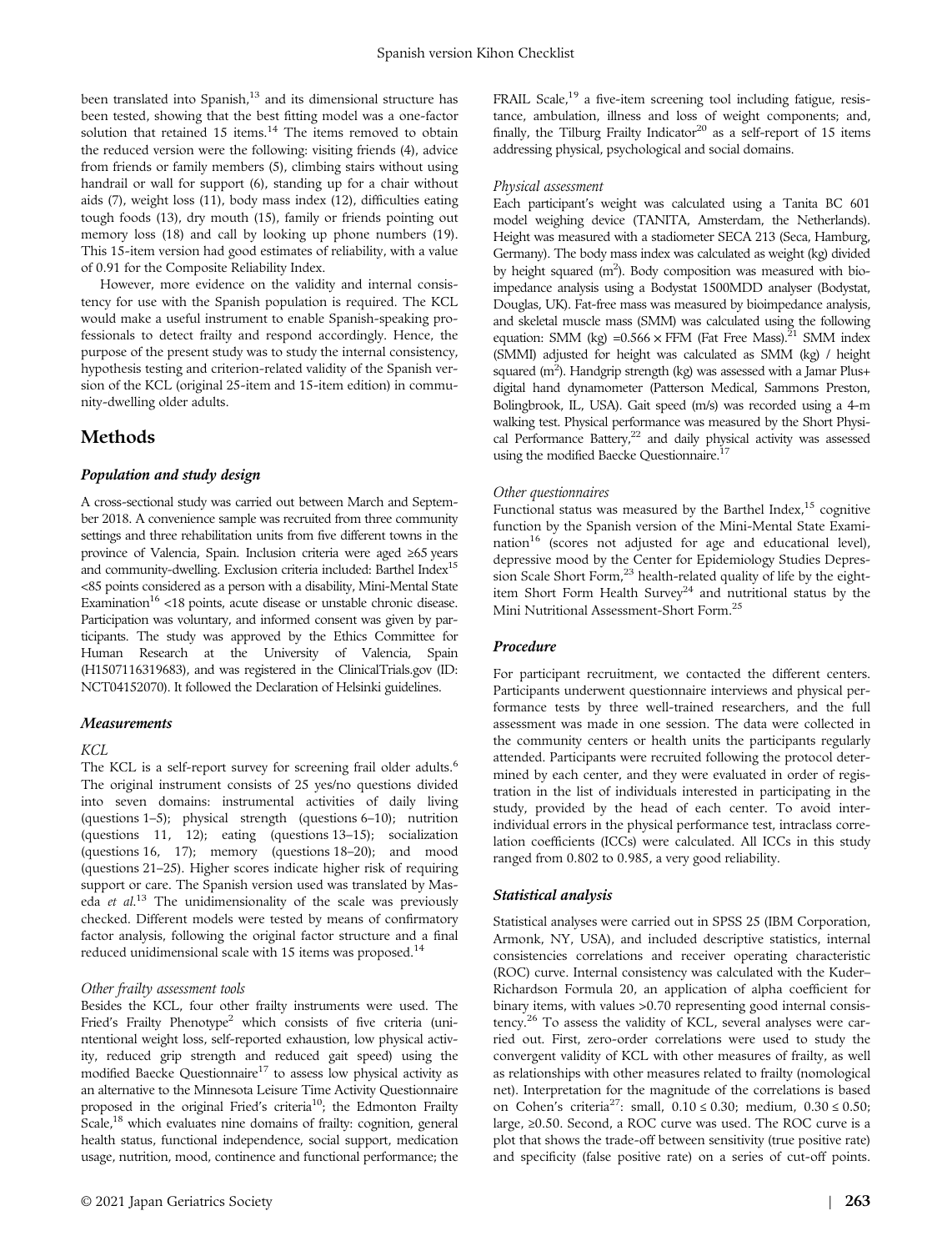|  | Table 1 Main descriptive characteristics of the sample |  |  |
|--|--------------------------------------------------------|--|--|
|--|--------------------------------------------------------|--|--|

| Characteristic                                                  | Mean $\pm$ SD or n (%) | Range        | Men/women Mean ± SD         |
|-----------------------------------------------------------------|------------------------|--------------|-----------------------------|
| Age (years)                                                     | $72.79 \pm 5.63$       | $65 - 87$    |                             |
| Sex (women)                                                     | 170 (67.7)             |              |                             |
| Marital status (married)                                        | 150 (59.8)             |              |                             |
| Level of education                                              |                        |              |                             |
| None/primary                                                    | 76 (30.4)              |              |                             |
| Secondary                                                       | 11 (4.4)               |              |                             |
| Post-secondary                                                  | 163 (65.2)             |              |                             |
| No. prescribed medications                                      | $3.53 \pm 2.65$        | $0 - 15$     |                             |
| No. falls in the last year                                      | $0.4 \pm 0.85$         | $0 - 5$      |                             |
| No. hospital admissions in past year                            | $0.11 \pm 0.36$        | $0 - 2$      |                             |
| Comorbidity                                                     |                        |              |                             |
| Musculoskeletal                                                 | 209 (83.3)             |              |                             |
| Respiratory                                                     | 28 (11.2)              |              |                             |
| Cardiovascular                                                  | 116 (46.2)             |              |                             |
| Endocrine-metabolic                                             | 113 (45.0)             |              |                             |
| Neurological                                                    | 34 (13.5)              |              |                             |
| Gastrointestinal                                                | 77 (30.7)              |              |                             |
| Renal                                                           | 37(14.7)               |              |                             |
| Others                                                          | 102 (40.6)             |              |                             |
| No. total comorbidities                                         | $2.85 \pm 1.26$        | $0 - 7$      |                             |
| Economic status                                                 |                        |              |                             |
| Live well                                                       |                        |              |                             |
|                                                                 | 197 (78.5)             |              |                             |
| Can deal with basic needs                                       | 52 (20.7)              |              |                             |
| Has difficulty dealing with basic needs                         | 2(0.8)                 |              |                             |
| Cannot deal with basic needs                                    | 0(0)                   |              |                             |
| Kihon Checklist (0-25 score)                                    | $4.34 \pm 3.23$        | $0 - 18$     |                             |
| Kihon Checklist (0-15 score)                                    | $2.12 \pm 2.48$        | $0 - 14$     |                             |
| Fried's Frailty Phenotype (0–5 score)                           | $1.02 \pm 0.89$        | $0 - 4$      |                             |
| Robust                                                          | 76 (30.4)              |              |                             |
| Prefrail                                                        | 157 (62.8)             |              |                             |
| Frail                                                           | 17(6.8)                |              |                             |
| Edmonton Frailty Scale (0-17 score)                             | $2.68 \pm 2.28$        | $0 - 15$     |                             |
| FRAIL Scale (0–5 score)                                         | $0.52 \pm 0.77$        | $0 - 4$      |                             |
| Tilburg Frailty Indicator (0-15 score)                          | $3.99 \pm 2.43$        | $0 - 11$     |                             |
| Mini-Mental State Examination (0–35 score)                      | $29.36 \pm 3.03$       | $18 - 33$    |                             |
| Barthel Index (0-100 score)                                     | $97.98 \pm 3.44$       | 85-100       |                             |
| SMM Index adjusted for height <sup>2</sup> (kg/m <sup>2</sup> ) | $9.83 \pm 1.88$        | $6.9 - 26.1$ | $11.5 \pm 1.2/9.1 \pm 1.5$  |
| Gait speed (m/s)                                                | $1.09 \pm 0.25$        | $0.4 - 1.7$  |                             |
| Body mass index $(kg/m2)$                                       | $28.38 \pm 4.47$       | 16.4–43.8    | $28.9 \pm 4.1/28.1 \pm 4.6$ |
| Maximum handgrip strength (kgf)                                 | $27.31 \pm 8.38$       | 10.8–51.4    | $36.1 \pm 7.6/23.1 \pm 4.5$ |
| Mean handgrip strength (kgf)                                    | $25.86 \pm 8.22$       | $9.8 - 49.9$ | $34.5 \pm 7.5/21.7 \pm 4.5$ |
| Modified Baecke Questionnaire (0-47.56)                         | $8.60 \pm 4.17$        | $1.9 - 20.7$ |                             |
| SPPB (0–12 score)                                               | $10.46 \pm 2.04$       | $3 - 11$     |                             |
| Short Form Health Survey SF-8 (8-40 score)                      | $33.59 \pm 4.56$       | $8 - 32$     |                             |
| Mini Nutritional Assessment-Short Form                          | $13.13 \pm 1.31$       | 7–14         |                             |

Total  $n = 251$ . SMM, skeletal muscle mass; SPPB, short physical performance battery.

The area under the ROC curve (AUC) is considered an effective measure of the inherent diagnostic validity of a test. Additionally, ICCs were calculated to know the interraters reliabilities of the physical evaluation. Values of ICCs between 0.75 and 0.9 show good reliability, and values >0.90 indicate excellent reliability.<sup>28</sup>

### Results

### Characteristics of the participants

A total of 251 participants were included in the present study. The mean age of the sample was 72.79 years (SD 5.63 years), and 67.7% were women. Descriptive statistics for all the variables are presented as means and standard deviations or percentages in Table 1.

### Feasibility

Given the nature of the study with voluntary participation and interviewers present, there was a low percentage of missing data across items and indicators. Of the 251 participants, there were three (1.2%) missing values for the item "fear of falling" and one (0.4%) missing value for each of the items "weight loss", "memory loss" and "phone calls". The remaining 245 (97.6%) participants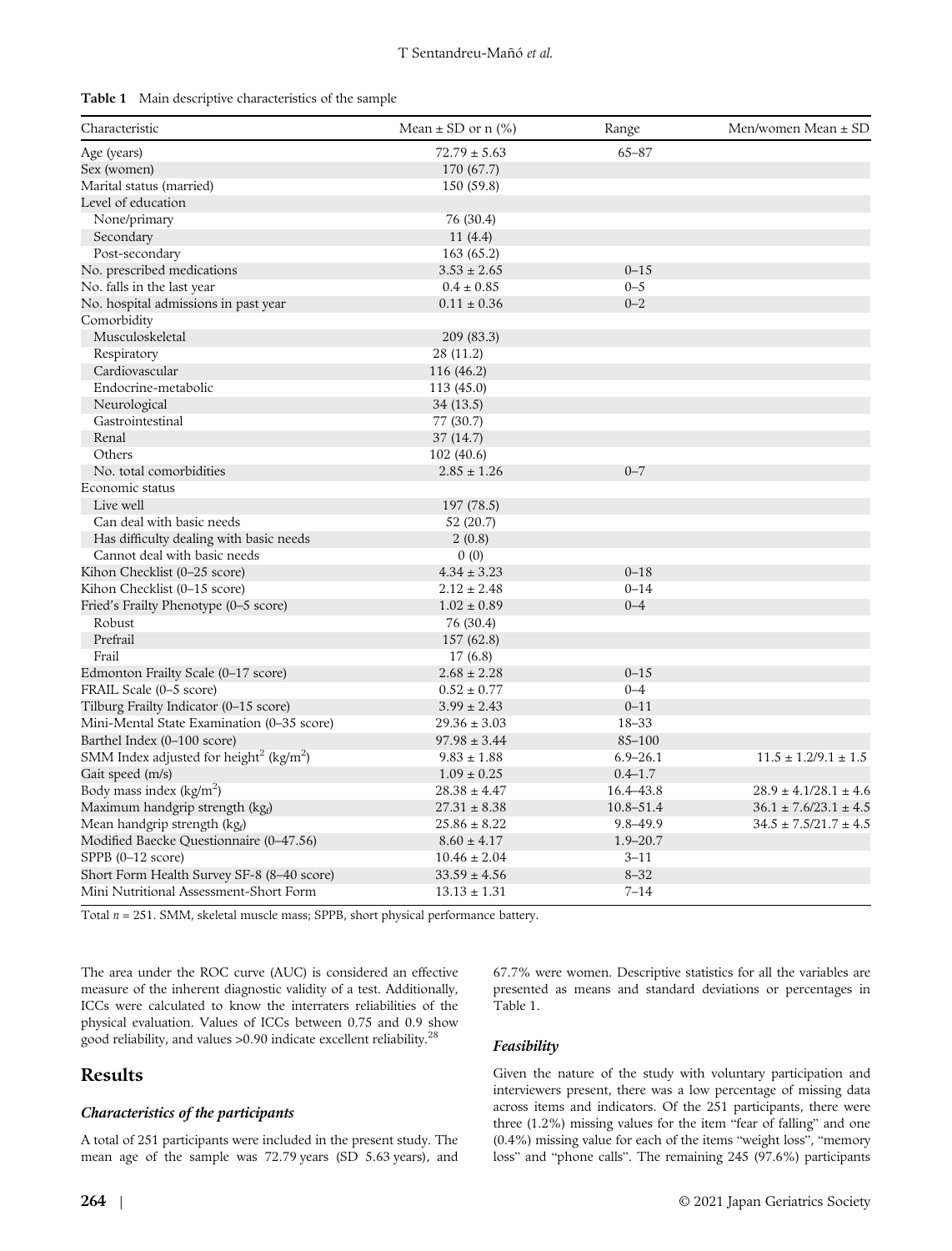#### Spanish version Kihon Checklist

| Kihon Checklist score    | Fried's Frailty Phenotype |             |           | Edmonton scale |           | Tilburg indicator |           | Frail scale |  |
|--------------------------|---------------------------|-------------|-----------|----------------|-----------|-------------------|-----------|-------------|--|
|                          |                           | Partial $r$ |           | Partial $r$    |           | Partial $r$       | $\sim$    | Partial $r$ |  |
| KCL-25 total score       | $0.433**$                 | $0.382**$   | $0.541**$ | $0.493**$      | $0.539**$ | $0.496**$         | $0.387**$ | $0.362**$   |  |
| KCL-15 total score       | $0.420**$                 | $0.346**$   | $0.513**$ | $0.442**$      | $0.535**$ | $0.452**$         | $0.358**$ | $0.294**$   |  |
| KCL IADL domain          | $0.311**$                 | $0.260**$   | $0.417**$ | $0.365**$      | $0.278**$ | $0.232**$         | $0.333**$ | $0.275**$   |  |
| KCL physical domain      | $0.320**$                 | $0.247**$   | $0.483**$ | $0.303**$      | $0.477**$ | $0.290**$         | $0.360**$ | $0.216**$   |  |
| KCL nutrition domain     | 0.019                     | 0.042       | 0.048     | 0.089          | $-0.100$  | $-0.085$          | $0.217**$ | $0.246**$   |  |
| KCL eating domain        | $0.167**$                 | $0.132*$    | $0.237**$ | $0.210**$      | $0.251**$ | $0.256**$         | $0.129*$  | $0.127*$    |  |
| KCL socialization domain | $0.210**$                 | $0.143*$    | $0.194**$ | $0.135*$       | $0.309**$ | $0.235**$         | $0.177**$ | 0.107       |  |
| KCL memory domain        | 0.053                     | 0.025       | $0.146*$  | $0.125*$       | $0.246**$ | $0.253**$         | $-0.007$  | $-0.007$    |  |
| KCL mood domain          | $0.370**$                 | $0.323**$   | $0.404**$ | $0.359**$      | $0.483**$ | $0.409**$         | $0.287**$ | $0.273**$   |  |

Table 2 Correlation coefficients of the Kihon Checklist and its domains with external measures of frailty

 $*P < 0.05$ ;  $**P < 0.01$ . IADL, instrumental activities daily living; KCL, Kihon Checklist; Partial r, partial correlations controlling for age and sex.

Table 3 Correlations among the Kihon Checklist

| Variables                     |            | KCL-25      | $KCL-15$   |            |
|-------------------------------|------------|-------------|------------|------------|
|                               |            | Partial $r$ |            | Partial r  |
| Maximum handgrip strength     | $-0.256**$ | 0.147       | $-0.343**$ | $-0.160$   |
| Mean handgrip strength        | $-0.262**$ | $-0.104$    | $-0.356**$ | $-0.174$   |
| Gait speed                    | $-0.435**$ | $-0.354**$  | $-0.430**$ | $-0.315**$ |
| Mini Nutritional Assessment   | $-0.151*$  | $-0.163**$  | $-0.120$   | $-0.090$   |
| Mini-Mental State Examination | $-0.423**$ | $-0.376**$  | $-0.384**$ | $-0.284**$ |
| Modified Baecke questionnaire | $-0.210**$ | $-0.197**$  | $-0.183**$ | $-0.142*$  |
| Depressive symptoms CES-D     | $-0.423**$ | $-0.438**$  | $-0.471**$ | $-0.443**$ |
| Skeletal muscle mass index    | $-0.096$   | 0.028       | $-0.144*$  | 0.000      |
| Short form health survey SF-8 | $-0.498**$ | $-0.411**$  | $-0.515**$ | $-0.389**$ |

\*P < 0.05; \*\*P < 0.01. CES-D, Center for Epidemiology Studies Depression Scale; KCL, Kihon Checklist; Partial r, partial correlations controlling for age and sex.

completed all items on the KCL, and 248 (98.8%) completed the reduced version of 15 items.

### Reliability

Internal consistency was calculated with the Kuder–Richardson Formula 20, and had a value of 0.69 for the 25-item version and 0.71 for the 15-item version of KCL.

### Validity

To test hypotheses for construct validity of the Spanish versions of KCL, zero-order correlations were calculated among the KCL-25 (original version), KCL-15 (reduced version), and its seven dimensions and other scales of frailty. These correlations are presented in Table 2. Regarding the total score of KCL with the other measures of frailty, there were strong positive correlations with all of them. When associations with the dimensions of KCL were examined in detail, consistent significant correlations were also obtained with all the external measures for the dimensions of instrumental activities of daily living, physical strength, eating, socialization and mood domains. However, the dimension of nutritional status only correlated significantly with the FRAIL Scale, and the memory domain only correlated significantly with the Edmonton Scale and the Tilburg Indicator.

Correlations of the KCL-25 and KCL-15 total score, and several measures traditionally associated with frailty measurement (nomological net of variables) were also calculated. These data are presented in Table 3. KCL systematically correlated negatively and

significantly with all external measures, with the exception of the muscle mass index for KCL-25 and the Mini Nutritional Assessment-Short Form for KCL-15. The strongest correlations were those with gait speed, depression symptoms (Center for Epidemiology Studies Depression Scale short form), cognitive function (Mini-Mental State Examination) and health-related quality of life (the 8-item Short Form Health Survey).

Regarding criterion validity, a ROC curve was generated with the KCL total score as the continuous variable and the diagnostic status (frail vs. not frail) using the Fried's Frailty Phenotype, typically selected for the diagnostic test accuracy of frailty screening instruments. Figure 1 shows the AUC with the corresponding sensitivity and specificity (1-specificity) estimates. A cut-off point from 5.5 on the KCL-25 gave the best trade-off for sensitivity (0.94) and specificity (0.78), and the AUC was 0.891 (SE 0.031, P < 0.001, CI 95% 0.831–0.952). A cut-off point from 3.5 on the KCL-15 represented the best trade-off for sensitivity (0.69) and specificity (0.85), and the AUC was 0.857 (SE 0.042, P < 0.001, CI 95% 0.775–0.939). AUC values between 0.70 and 0.80 are considered fair, values from 0.80 to 0.90 are considered good and values >0.90 are considered excellent.

### Discussion

Previous studies have validated the KCL in other languages, such as Japanese, Brazilian Portuguese and Turkish. We present a validation study both for the original 25-item and the reduced 15 item Spanish versions. The KCL was found to be a valid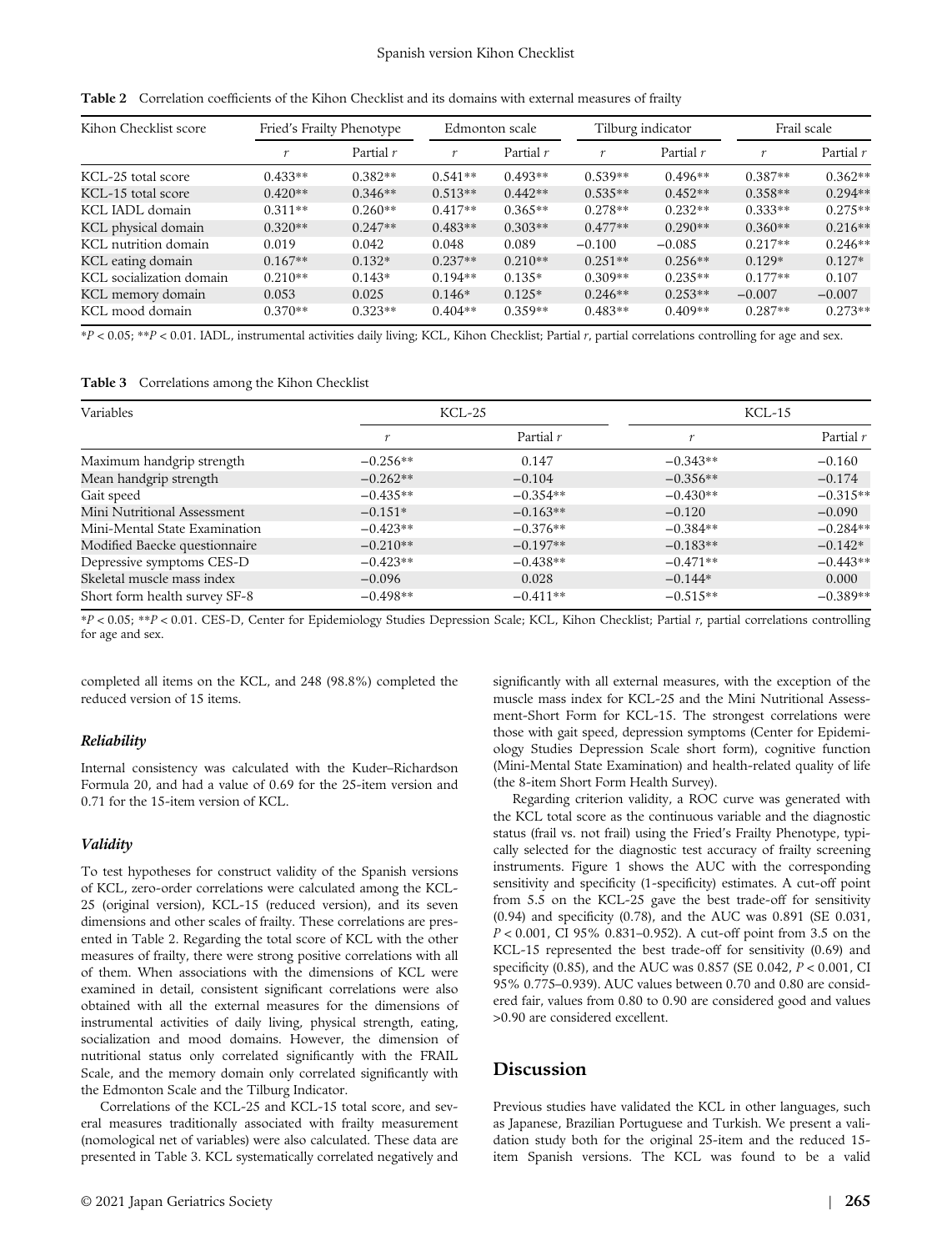

Figure 1 Receiver operating characteristic curve (ROC) analysis of the Kihon Checklist.

instrument for assessing frailty status in community-dwelling older adults in Spain. The present findings showed acceptable internal consistency, good hypothesis testing evidence and satisfactory diagnostic accuracy compared with the standard reference.

Regarding reliability, the Kuder–Richardson Formula 20 coefficient was 0.69 for the KCL-25 and 0.71 for the KCL-15 version. Internal consistency in the 25-item Spanish version might be somehow compromised. This could be due to a lack of covariance among different dimensions of the KCL leading to a lower reliability in the overall scale.<sup>14</sup> Previous studies showed values of  $0.78^{11}$ and 0.87.12 Cultural reasons might lead to this lower covariance (for example, in Spain socialization might be less problematic, even in frail adults, because social networks in Spain are very tight-knit) or even participants with low levels of frailty, including less variability in the sample. More evidence is required on the older population in Spain before making further assumptions.

On testing the construct validity with well-established alternative frailty measures, the KCL strongly correlated with the Edmonton Scale and Tilburg Indicator, and moderately correlated with Fried's Frailty Phenotype and FRAIL Scale total scores. Although other validation studies only compare the KCL with a single frailty measurement, the present results are in line with those obtained by Sewo Sampaio et  $al$ ,<sup>11</sup> who showed a strong correlation between the KCL and Edmonton Scale, and Satake et al.,10 who obtained strong associations between the KCL and Fried's Frailty Phenotype.

In the present study, all KCL domain scores were correlated with the total score of the other four frailty scales, except the nutritional status and memory domains. The memory domain was only correlated with those frailty instruments in which cognitive function was evaluated, such as the Edmonton Scale and Tilburg Indicator. Similarly, the nutritional status domain was only associated with the FRAIL Scale. Esenkaya et al. stated that questions about weight loss were not strong indicators for determining frailty.12 This could be because frailty is also common in obese people or because these questions thus described could have low discriminative power in detecting frail older adults. Another reason might be the relatively low variability. Again, this is purely a

tentative explanation that should be corroborated with further research. Sampaio et al. showed similar results when comparing KCL domains with the Edmonton Scale, with the exception of the nutrition domain in Brazilian Portuguese population.<sup>11</sup> These authors found that all KCL domains correlated with the Edmonton Scale total score and, in accordance with the present results, the highest correlated domains were instrumental activities of daily living, physical strength and mood.

Physical indicator seems to be the most relevant domain in the KCL, being the domain with the strongest correlations with all other frailty scales, with the exception of the Tilburg Indicator and Fried's Frailty Phenotype. However, when these associations were adjusted for age and sex, the mood domain acquired more relevance. Fukutomi et al. stated that "physical" was the only domain that could possibly predict, under the long-term care insurance scheme, the incidence of newly certified cases of frailty among Japanese older men.<sup>29</sup> The present results regarding the convergent validity of the KCL with other related measures are similar to those of other authors. Esenkaya et al. found significant associations in physical functions and cognitive function.<sup>12</sup> These findings generally agree with Satake et al. with respect to physical functions, cognitive function and depressive mood.<sup>10</sup> Regarding mass muscle index, the present findings only showed a significant association for the 15-item version that disappeared after controlling for age and sex. Authors who studied this variable showed no significant relationships with KCL.<sup>10</sup>

KCL-25 showed good discrimination ability in the identification of frailty (AUC 0.891). This value is close to that in previous studies among older adults (0.92 and 0.85).<sup>10,12</sup> Although there is not an established gold standard to identify frailty, Fried's Frailty Phenotype is the most accepted one, and is used by various authors as a reference standard. The present study identified the optimal cut off of 5/6 (frail /non-frail) for the KCL-25, which was lower than those found in other studies with a Japanese population  $(7/8 \text{ points})^{10}$  and Turkish population (9 points).<sup>12</sup> The only study that coincided with our 5/6 cut-off point was that by Ogawa et al., when the KCL total score excluded the five mood domain questions.<sup>7</sup> These differences might be explained by cultural reasons that particularly affect self-report measurements or the characteristics and variability of the sample. It is worth mentioning that Satake et al. did not finally recommend the optimal cut-off point (the point that maximizes the value of sensitivity and specificity), but rather the chosen point was the one with the highest specificity.<sup>10</sup> In this regard, taking into account our results of the ROC curve, higher cut-off point values would have presented less sensitivity, but also greater specificity.

The KCL was originally developed to identify older adults at risk of becoming dependent in the near future. Furthermore, the inclusion of disability in the concept of frailty is questionable, as there is a consensus that frailty is a state of pre-disability, which acknowledges a frail person as someone who is able to manage his/her daily activities, but is at risk of adverse effects.<sup>30</sup> With this definition in mind, we used the exclusion criterion of Barthel Index <85 points, similar to that of Satake et al., although other studies did not use this exclusion criterion.<sup>10</sup> This lack of criteria delimitation is seen in other frailty studies. Therefore, a standardization of inclusion/exclusion criteria would help better define frailty and make results easier to compare.

Some limitations of this research should be discussed. First, we did not assess the stability of the measure over time (test–retest reliability) and the predictive validity of the KCL instrument for adverse outcomes. Second, the results should be treated with caution, as our sample was made up of participants from just one region of Spain. Third, although all participants were evaluated